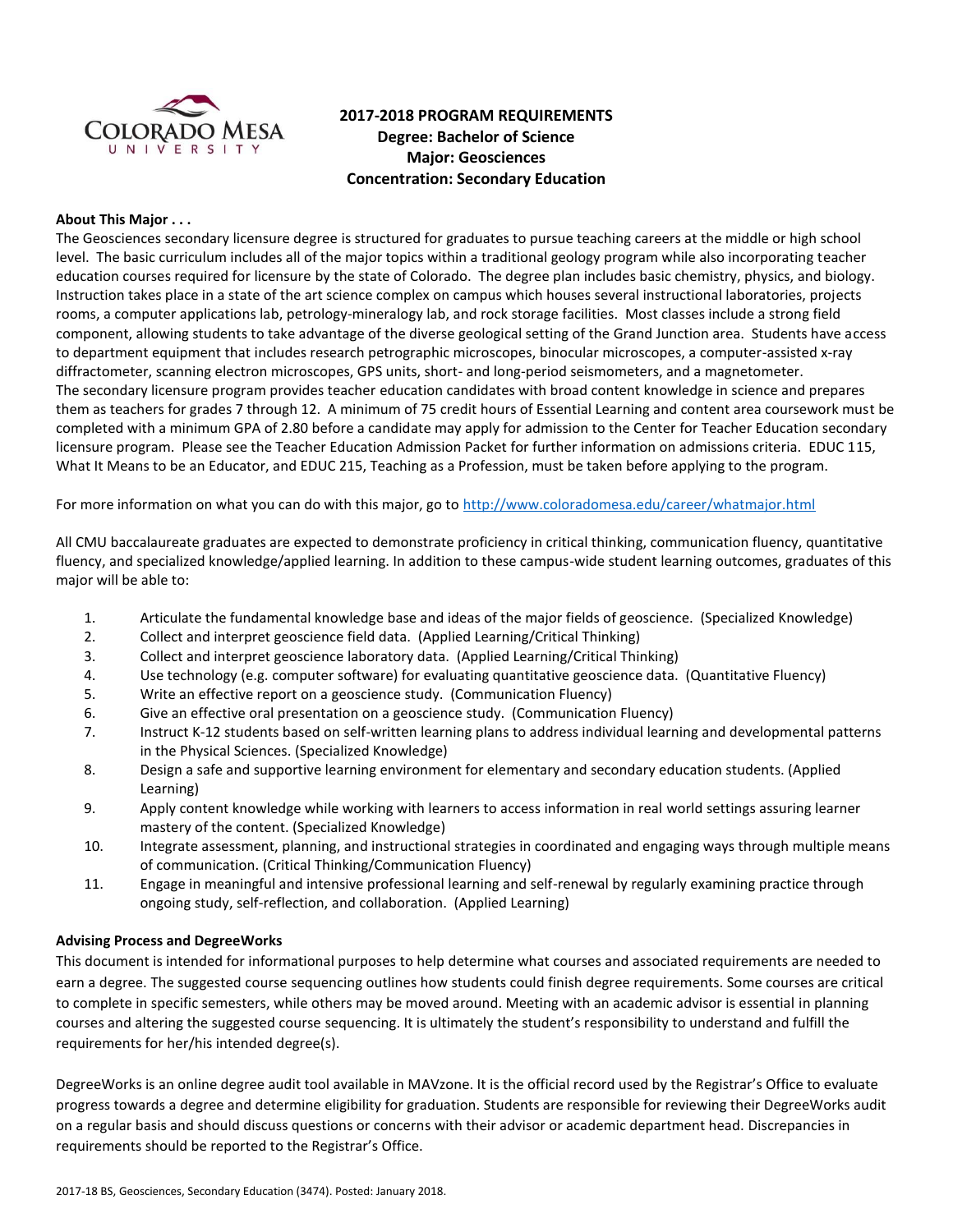# **Graduation Process**

Students must complete the following in the first two months of the semester prior to completing their degree requirements:

- Review their DegreeWorks audit and create a plan that outlines how unmet requirements will be met in the final semester.
- Meet with their advisor and modify their plan as needed. The advisor must approve the final plan.
- Submit the "Intent to Graduate" form to the Registrar's Office to officially declare the intended graduation date and commencement ceremony plans.
- Register for all needed courses and complete all requirements for each degree sought.

Submission deadlines and commencement details can be found at [http://www.coloradomesa.edu/registrar/graduation.html.](http://www.coloradomesa.edu/registrar/graduation.html)

If a student's petition for graduation is denied, it will be her/his responsibility to consult the Registrar's Office regarding next steps.

### **INSTITUTIONAL DEGREE REQUIREMENTS**

The following institutional degree requirements apply to all CMU baccalaureate degrees. Specific programs may have different requirements that must be met in addition to institutional requirements.

- 120 semester hours minimum.
- Students must complete a minimum of 30 of the last 60 hours of credit at CMU, with at least 15 semester hours in major discipline courses numbered 300 or higher.
- 40 upper-division credits (an alternative credit limit applies to the Bachelor of Applied Science degree).
- 2.00 cumulative GPA or higher in all CMU coursework.
- A course may only be used to fulfill one requirement for each degree/certificate.
- No more than six semester hours of independent study courses can be used toward the degree.
- Non-traditional credit, such as advanced placement, credit by examination, credit for prior learning, cooperative education and internships, cannot exceed 30 semester credit hours for a baccalaureate degree; A maximum of 15 of the 30 credits may be for cooperative education, internships, and practica.
- Pre-collegiate courses (usually numbered below 100) cannot be used for graduation.
- Capstone exit assessment/projects (e.g., Major Field Achievement Test) requirements are identified under Program-Specific Degree Requirements.
- The Catalog Year determines which program sheet and degree requirements a student must fulfill in order to graduate. Visit with your advisor or academic department to determine which catalog year and program requirements you should follow.
- See "Requirements for Undergraduate Degrees and Certificates" in the catalog for a complete list of graduation requirements.

# **PROGRAM-SPECIFIC DEGREE REQUIREMENTS**

- 126 semester hours required for the BS in Geosciences, Secondary Education.
- 2.80 cumulative GPA or higher in all CMU coursework.
- 2.80 cumulative GPA or higher in coursework toward the major content area.
- A "C" or higher is required in all major and foundation courses.
- All EDUC prefix courses must be completed with a grade of "B" or better.
- All other coursework toward the degree must be successfully completed prior to the internship.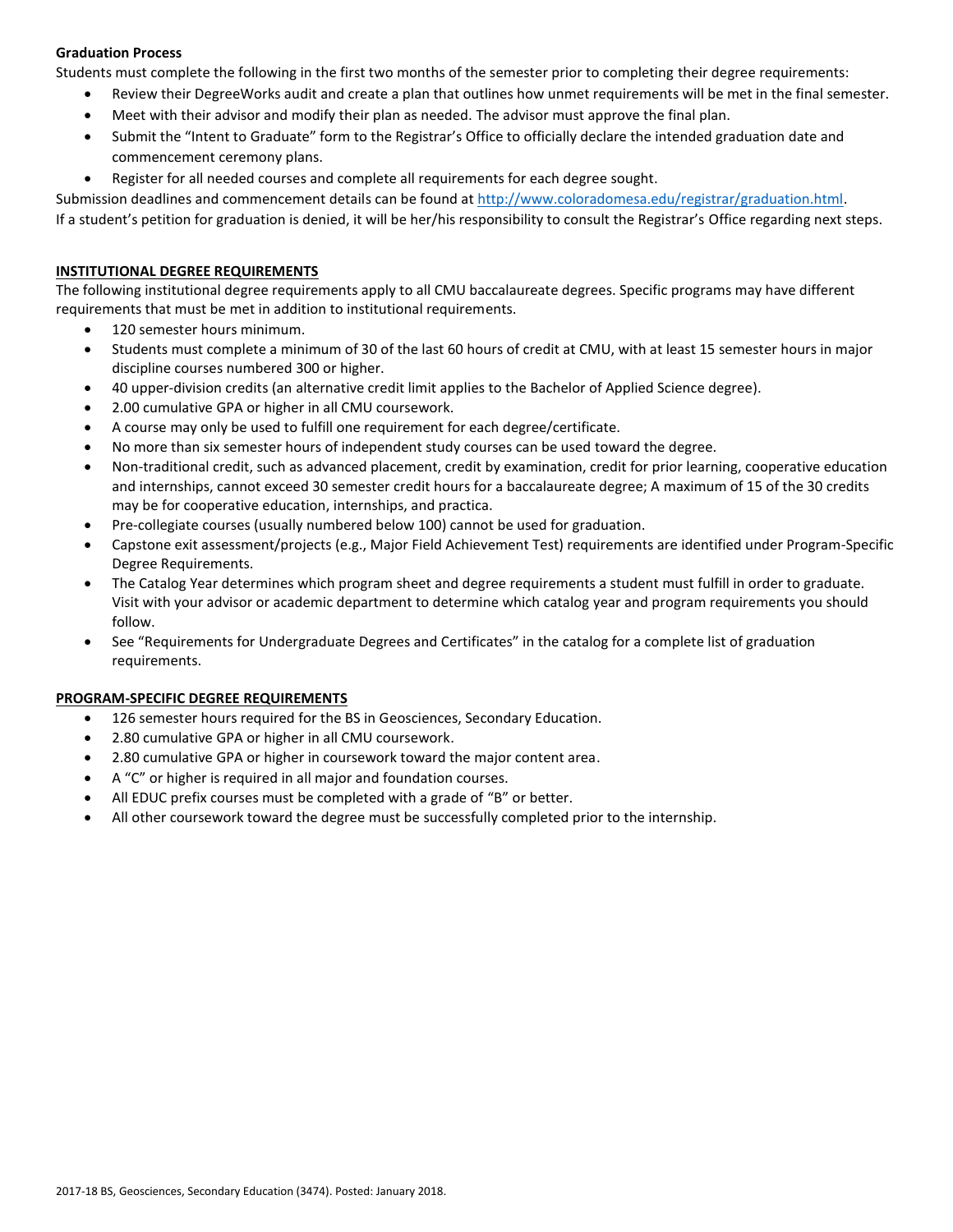### **ESSENTIAL LEARNING REQUIREMENTS** (31 semester hours)

See the current catalog for a list of courses that fulfill the requirements below. If a course is an Essential Learning option and a requirement for your major, you must use it to fulfill the major requirement and make a different selection for the Essential Learning requirement.

**English** (6 semester hours, must receive a grade of "B" or better and must be completed by the time the student has 60 semester hours.)

- ENGL 111 English Composition (3)
- ENGL 112 English Composition (3)

**Mathematics** (3 semester hours, must receive a grade of "C" or better, must be completed by the time the student has 60 semester hours.)

 MATH 113 -College Algebra (4) or higher 3 credits apply to the Essential Learning requirements and one credit applies to foundation courses.

#### **Humanities** (3 semester hours)

 $\Box$  Select one Humanities course (3)

### **Social and Behavioral Sciences** (6 semester hours)

- $\Box$  PSYC 233 Human Growth and Development (3) (must receive a grade of "B" or better)
- $\square$  Select one Social and Behavioral Sciences course (3) GEOG 103 - World Regional Geography (3) recommended

### **Natural Sciences** (7 semester hours, one course must include a lab)

- $\Box$  Select one Natural Science course (3)
- $\Box$  BIOL 105 Attributes of Living Systems (3)
- $\square$  BIOL 105L Attributes of Living Systems Laboratory (1)

### **History** (3 semester hours)

 $\Box$  Select one History course (3)

**Fine Arts** (3 semester hours)

 $\Box$  Select one Fine Arts course (3)

#### **OTHER LOWER-DIVISION REQUIREMENTS**

#### **Wellness Requirement** (2 semester hours)

- $\Box$  KINE 100 Health and Wellness (1)
- $\Box$  Select one Activity course (1)

# **Essential Learning Capstone** (4 semester hours)

Essential Learning Capstone must be taken after completion of the Essential Learning English and Mathematics requirements, and when a student has earned between 45 and 75 hours.

- ESSL 290 Maverick Milestone (3)
- $\square$  ESSL 200 Essential Speech (1)

**FOUNDATION COURSES** (17 semester hours, must earn a grade of "C" or better in each course.)

- $\Box$  MATH 113 College Algebra (1)
- $\Box$  CHEM 131 General Chemistry I (4)
- $\Box$  CHEM 131L General Chemistry I Laboratory (1)
- $\Box$  PHYS 101 Elementary Astronomy (3)
- $\Box$  PHYS 111 General Physics (4)
- $\Box$  PHYS 111L General Physics Laboratory (1)
- $\Box$  MATH 130 Trigonometry (3)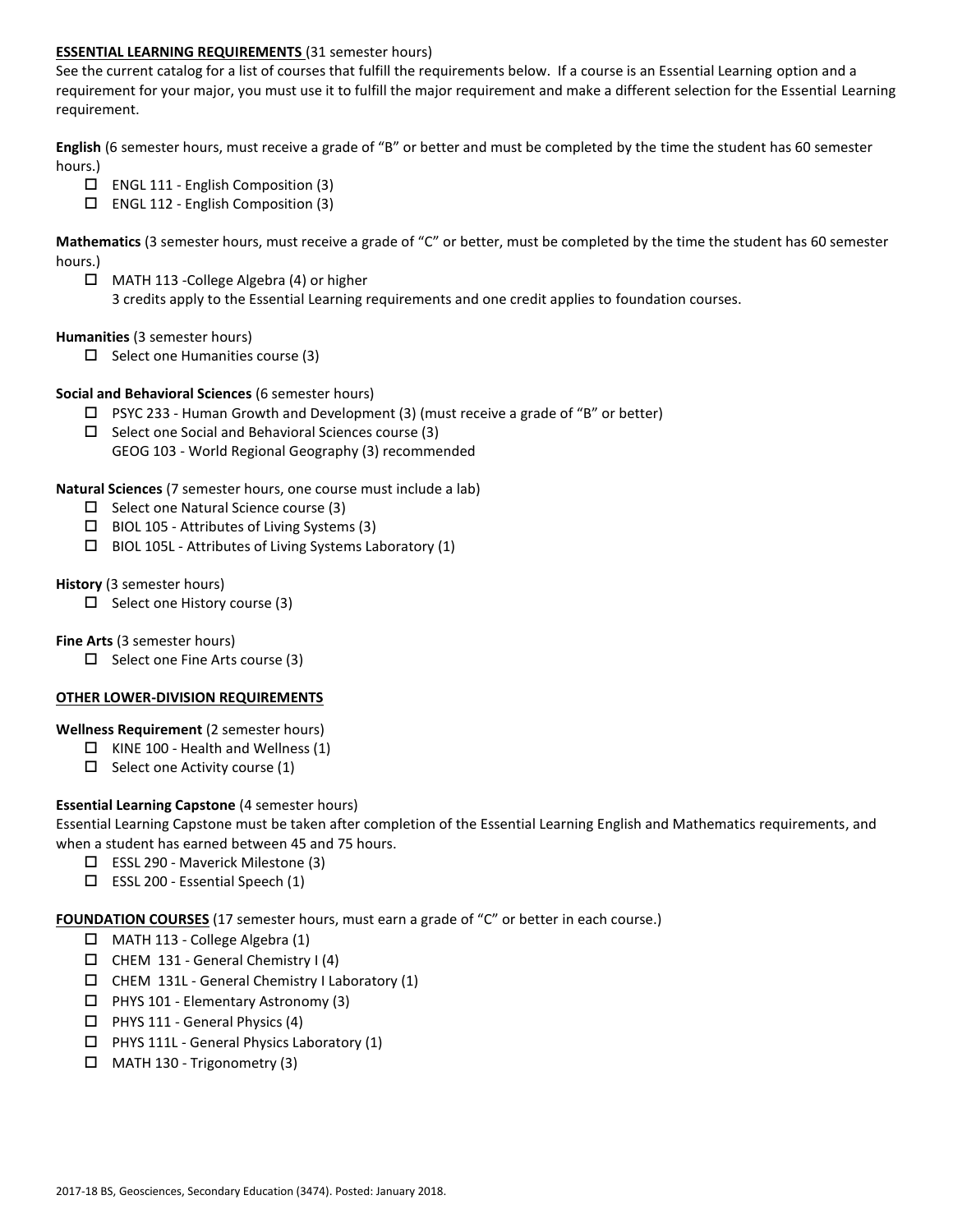**BS, GEOSCIENCES SECONDARY EDUCATION REQUIREMENTS** (40 semester hours, must pass all courses with a grade of "C" or higher)

**Required Core Courses** (40 semester hours)

- $\Box$  One of the following courses:
	- GEOL 103 Weather and Climate (3)
	- GEOL 104 Oceanography (3)
- $\Box$  GEOL 111 Principles of Physical Geology (3)
- GEOL 111L Principles of Physical Geology Laboratory (1)
- GEOL 112 Principles of Historical Geology (3)
- $\Box$  GEOL 112L Principles of Historical Geology Laboratory (1)
- GEOL 202 Introduction to Field Studies (3)
- $\Box$  GEOL 204 Computer Applications in Geology (3)
- $\Box$  GEOL 250 Environmental Geology (3)
- GEOL 301 Structural Geology (3)
- $\Box$  GEOL 301L Structural Geology Laboratory (1)
- GEOL 331 Crystallography and Mineralogy (3)
- $\Box$  GEOL 331L Crystallography and Mineralogy Laboratory (1)
- GEOL 340 Igneous and Metamorphic Petrology (3)
- GEOL 340L Igneous and Metamorphic Petrology Laboratory (1)
- $\Box$  GEOL 402 Applications of Geomorphology (3)
- $\Box$  GEOL 402L Applications of Geomorphology Laboratory (1)
- $\Box$  GEOL 444 Stratigraphy and Sedimentation (3)
- $\Box$  GEOL 444L Stratigraphy and Sedimentation Laboratory (1)

**GENERAL ELECTIVES** (All college level courses appearing on your final transcript, not listed above that will bring your total semester hours to 120 hours. 3 semester hours)

 \_\_\_\_\_\_\_\_\_\_\_\_\_\_\_\_\_\_\_\_\_\_\_\_\_\_\_\_\_\_\_\_\_\_\_\_\_\_\_\_\_\_\_\_\_\_\_\_\_\_\_\_\_\_\_\_\_\_\_\_  $\Box$  , and the contract of the contract of the contract of the contract of the contract of the contract of the contract of the contract of the contract of the contract of the contract of the contract of the contract of th \_\_\_\_\_\_\_\_\_\_\_\_\_\_\_\_\_\_\_\_\_\_\_\_\_\_\_\_\_\_\_\_\_\_\_\_\_\_\_\_\_\_\_\_\_\_\_\_\_\_\_\_\_\_\_\_\_\_\_\_

# **SECONDARY EDUCATION REQUIREMENTS** (29 semester hours)

Program Requirements: ENGL 111, ENGL 112, PSYC 233, EDUC 115 and 215 (all with a grade of B or better) and formal acceptance to the Teacher Education Program.

- $\square$  EDUC 115 What It Means to be an Educator (1) (8 field experience hours)
- $\square$  EDUC 215 Teaching as a Profession (1) (12 field experience hours)
- $\square$  EDUC 342 Pedagogy and Assessment: Secondary and K-12 (3) (20 field experience hours)
- $\square$  EDUC 343 Teaching to Diversity (3) (20 field experience hours)
- $\Box$  EDUC 442 Integrating Literacy across the Curriculum: Secondary and K-12 Art (3) (60 field experience hours)
- EDUC 475 Classroom Management (1)
- EDUC 497 Content Methodology Practicum (3) (80 field experience hours)
- EDUC 497D Methods of Teaching Secondary Science (2) This course is only offered in the fall semester. It may be taken with either the 300-level or 400-level EDUC courses but must be taken before the student teaching semester.
- EDUC 499G Teaching Internship and Colloquia: Secondary (12) (600 field experience hours)

All EDUC prefix courses listed above must be completed with a grade of B or better to progress through the program sequence. Students must take the PRAXIS II exam in the content area prior to commencing the internship. Also, ALL other coursework toward the degree must be successfully completed prior to the internship.